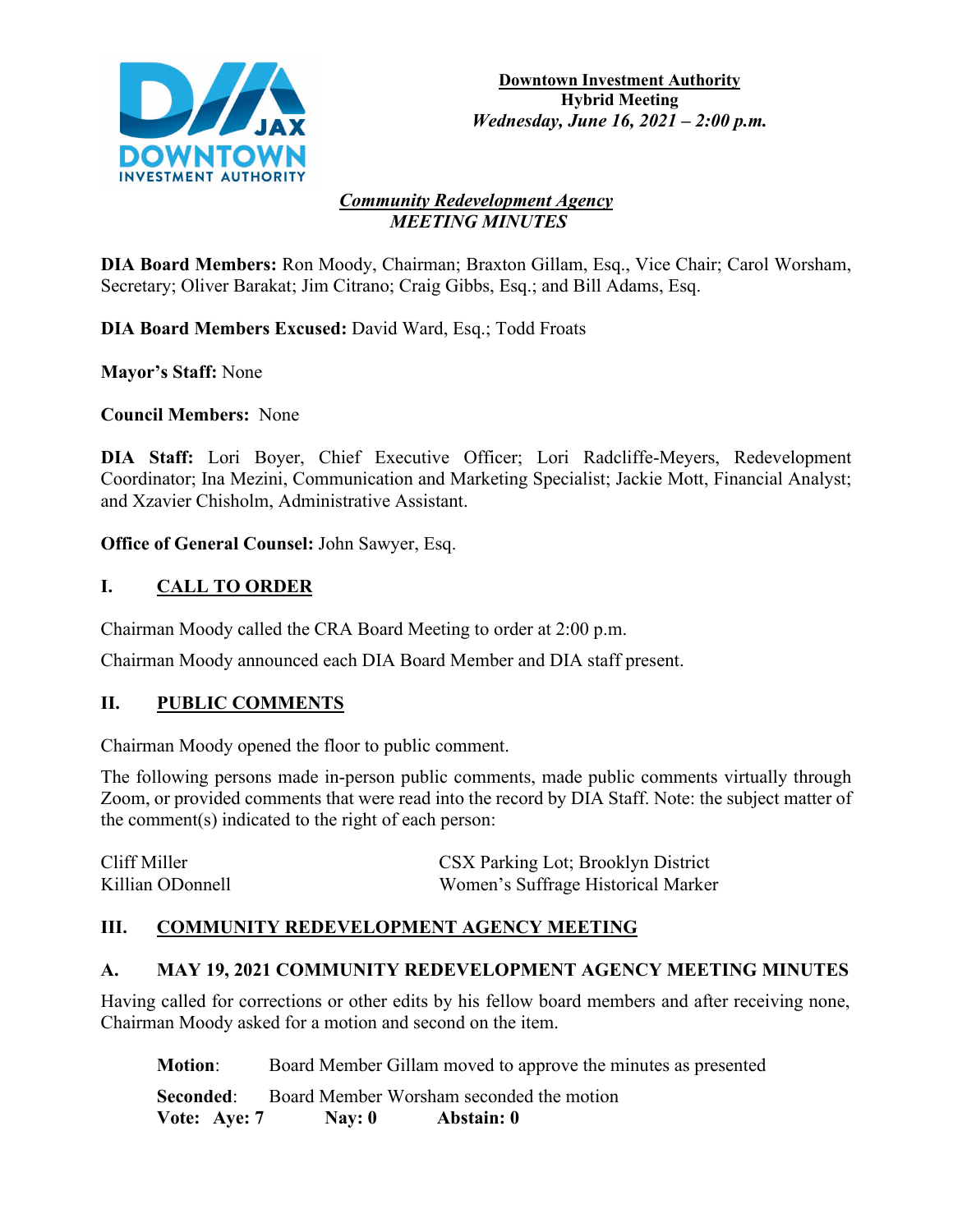# **THE MOTION PASSED UNANIMOUSLY 7-0-0.**

# **B. RESOLUTION 2021-06-01: FY 21-22 NORTHBANK TAX INCREMENT DISTRICT BUDGET**

#### **RESOLUTION OF THE DOWNTOWN INVESTMENT AUTHORITY AS THE COMMUNITY REDEVELOMENT AGENCY FOR THE COMBINED NORTH BANK COMMUNITY REDEVELOPMENT AREA ADOPTING FISCAL YEAR 2021- 2022 BUDGETS FOR THE COMBINED DOWNTOWN EAST AND NORTHWEST TAX INCREMENT DISTRICT; PROVIDING FOR AN EFFECTIVE DATE.**

Chairman Moody gave the floor to CEO Boyer to introduce the Resolution.

CEO Boyer provided a brief presentation of the Resolution, which is a staff recommendation regarding the Northbank budget for the coming fiscal year. The Resolution recommends a revised budget that includes revenue projections.

Chairman Moody gave the floor to Board Member Gillam to provide an overview of the Finance and Budget Committee's recommendations and bring the motion to the floor.

Board Member Gillam provided a brief statement regarding the Finance and Budget Committee meeting.

**Motion**: Board Member Gillam moved to approve Resolution 2021-06-01, as recommended by the Finance and Budget Committee

Chairman Moody opened the floor to discussion from the board.

CEO Boyer clarified the projected increase in the MPS garage subsidy for Board Member Adams. CEO Boyer reminded the Board that the MPS litigation is ongoing.

Discussion occurred regarding some of the changes in the tentative budget presented at the previous meeting and the revised budget.

Seeing no further discussion, Chairman Moody called for a vote.

**Vote: Aye: 7 Nay: 0 Abstain: 0**

### **THE MOTION PASSED UNANIMOUSLY 7-0-0**

# **C. RESOLUTION 2021-06-02: FY 21-22 SOUTHSIDE TAX INCREMENT DISTRICT BUDGET**

**RESOLUTION OF THE DOWNTOWN INVESTMENT AUTHORITY AS THE COMMUNITY REDEVELOMENT AGENCY FOR THE SOUTHSIDE COMMUNITY REDEVELOPMENT AREA ADOPTING FISCAL YEAR 2021-2022 BUDGET FOR THE SOUTHSIDE TAX INCREMENT DISTRICT; PROVIDING FOR AN EFFECTIVE DATE.**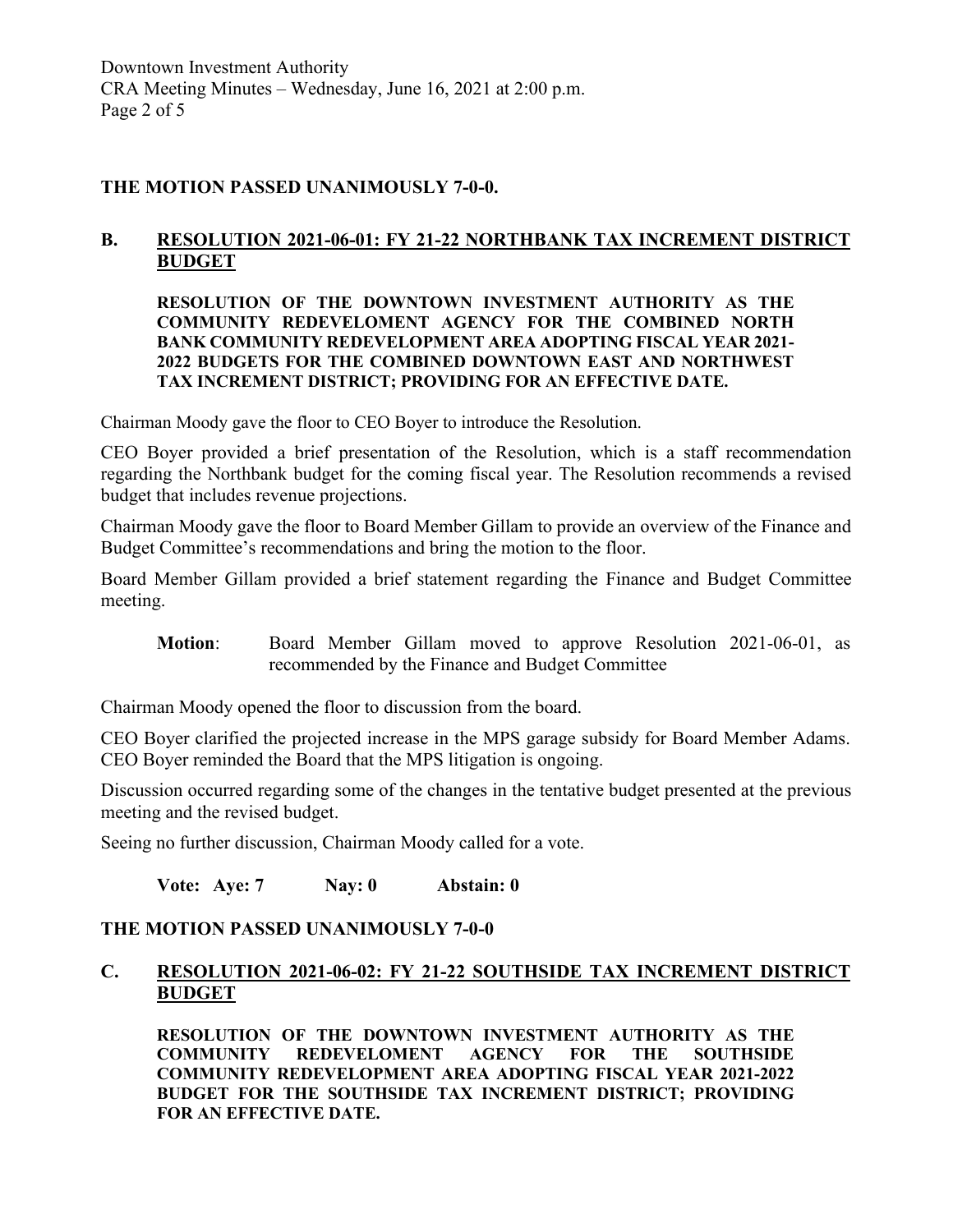Chairman Moody gave the floor to CEO Boyer to introduce the Resolution.

CEO Boyer provided a brief summary of the Resolution, which is a staff recommendation regarding the Southside budget for the coming fiscal year. The Resolution recommends a revised budget.

Chairman Moody gave the floor to Board Member Gillam to bring forth the Finance and Budget Committee's recommendations.

**Motion:** Board Member Gillam moved to approve Resolution 2021-06-02, as recommended by the Finance and Budget Committee

Chairman Moody opened the floor to discussion from the board.

Board Member Barakat noted that REV Grants for employment or office users could be a challenge in the future with current work-from-home trends if there are employment thresholds.

Seeing no furth discussion, Chairman Moody called for a vote.

**Vote: Aye: 7 Nay: 0 Abstain: 0**

### **THE MOTION PASSED UNANIMOUSLY 7-0-0**

## **D. RESOLUTION 2021-06-03: FY 20-21 NORTHBANK TAX INCREMENT DISTRICT BUDGET**

**A RESOLUTION OF THE DOWNTOWN INVESTMENT AUTHORITY ACTING AS THE COMMUNITY REDEVELOPMENT AGENCY BOARD OF THE COMBINED NORTHSIDE EAST AND NORTHWEST CRA'S ADOPTING A FY 2020-21 AMENDED TAX INCREMENT DISTRICT ("TID") BUDGET FOR THE COMBINED NORTHSIDE EAST AND NORTHWEST CRA'S PURSUANT TO SEC. 163.387, F.S. AND SEC. 106.341, ORDINANCE CODE; PROVIDING AN EFFECTIVE DATE.**

Chairman Moody gave the floor to CEO Boyer to introduce the Resolution.

CEO Boyer provided a brief overview of the Resolution, which is an amendment to the current year budget that allows for funds to be used for park programming.

Mr. Jake Gordon spoke briefly on DVI's programming with the current focus being a seasonal skating rink project.

Chairman Moody opened the floor to discussion from the board.

Mr. Gordon clarified for Board Member Adams how revenue would be generated for the skating rink and how the revenue would be utilized.

Board Member Barakat read a Form 8B into the record.

Mr. Gordon provided an overview of the timeline for the project for Board Member Gibbs. Mr. Gordon will not know for sure if the project is possible until a month from now.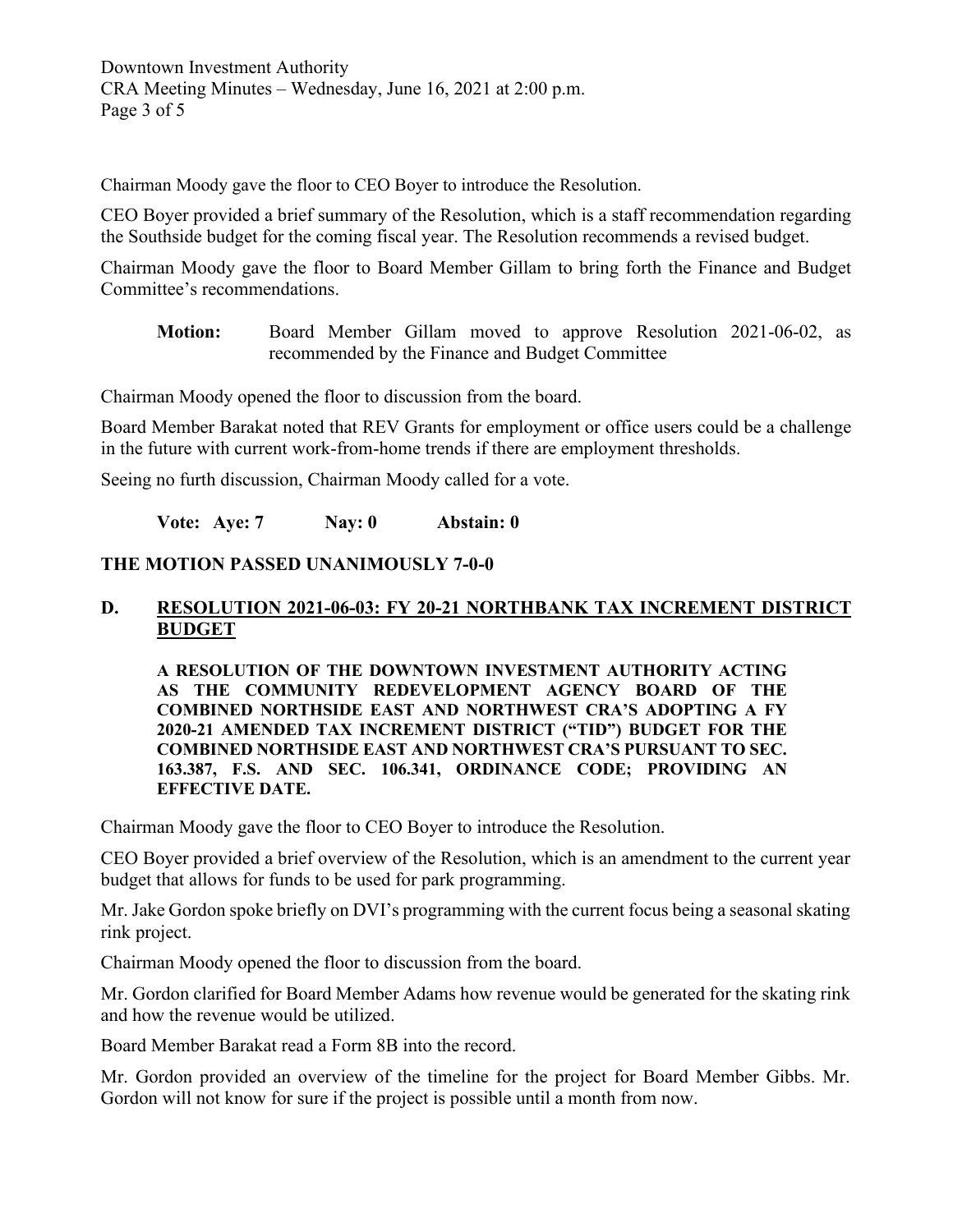Board Member Citrano asked for clarification on when the funds from DIA would be withdrawn. Mr. Gordon responded that the funds would not be used unless DVI can secure full funding, adding that the funds are in essence a pledge.

Chairman Moody gave the floor to Board Member Gillam to bring forth the Finance and Budget Committee's recommendations.

**Motion:** Board Member Gillam moved to approve Resolution 2021-06-03, as recommended by the Finance and Budget Committee

Seeing no further discussion, Chairman Moody called for a vote.

**Vote: Aye: 7 Nay: 0 Abstain: 0**

### **THE MOTION PASSED UNANIMOUSLY 7-0-0**

#### **E. RESOLUTION 2021-06-04: REGIONS EXTENSION OF CLOSING DATE**

**A RESOLUTION OF THE DOWNTOWN INVESTMENT AUTHORITY ("DIA") EXTENDING THE CLOSING DATE CONTAINED IN THAT CERTAIN ECONOMIC DEVELOPMENT AGREEMENT ("ECONOMIC DEVELOPMENT AGREEMENT") BETWEEN REGIONS BANK, AN ALABAMA STATE BANKING CORPORATION ("REGIONS") THE CITY OF JACKSONVILLE AND DIA; AUTHORIZING THE CHIEF EXECUTIVE OFFICER TO EXECUTE THE CONTRACTS AND DOCUMENTS AND OTHERWISE TAKE ALL NECESSARY ACTION IN CONNECTION THEREWITH TO EFFECTUATE THE PURPOSES OF THIS RESOLUTION; PROVIDING AN EFFECTIVE DATE.**

Chairman Moody gave the floor to CEO Boyer to present the resolution.

CEO Boyer presented Resolution 2021-06-04 which seeks to extend the closing date to the end of June.

**Motion:** Board Member Worsham moved to approve Resolution 2021-06-04 as presented

**Second:** Board Member Gibbs seconded the motion

Chairman Moody called for comment from the Board.

Seeing no comments, Chairman Moody called for a vote.

**Vote: Aye: 7 Nay: 0 Abstain: 0**

### **THE MOTION PASSED UNANIMOUSLY 7-0-0**

### **F. RESOLUTION 2021-06-08: AMBASSADOR COMPLETION EXTENSION**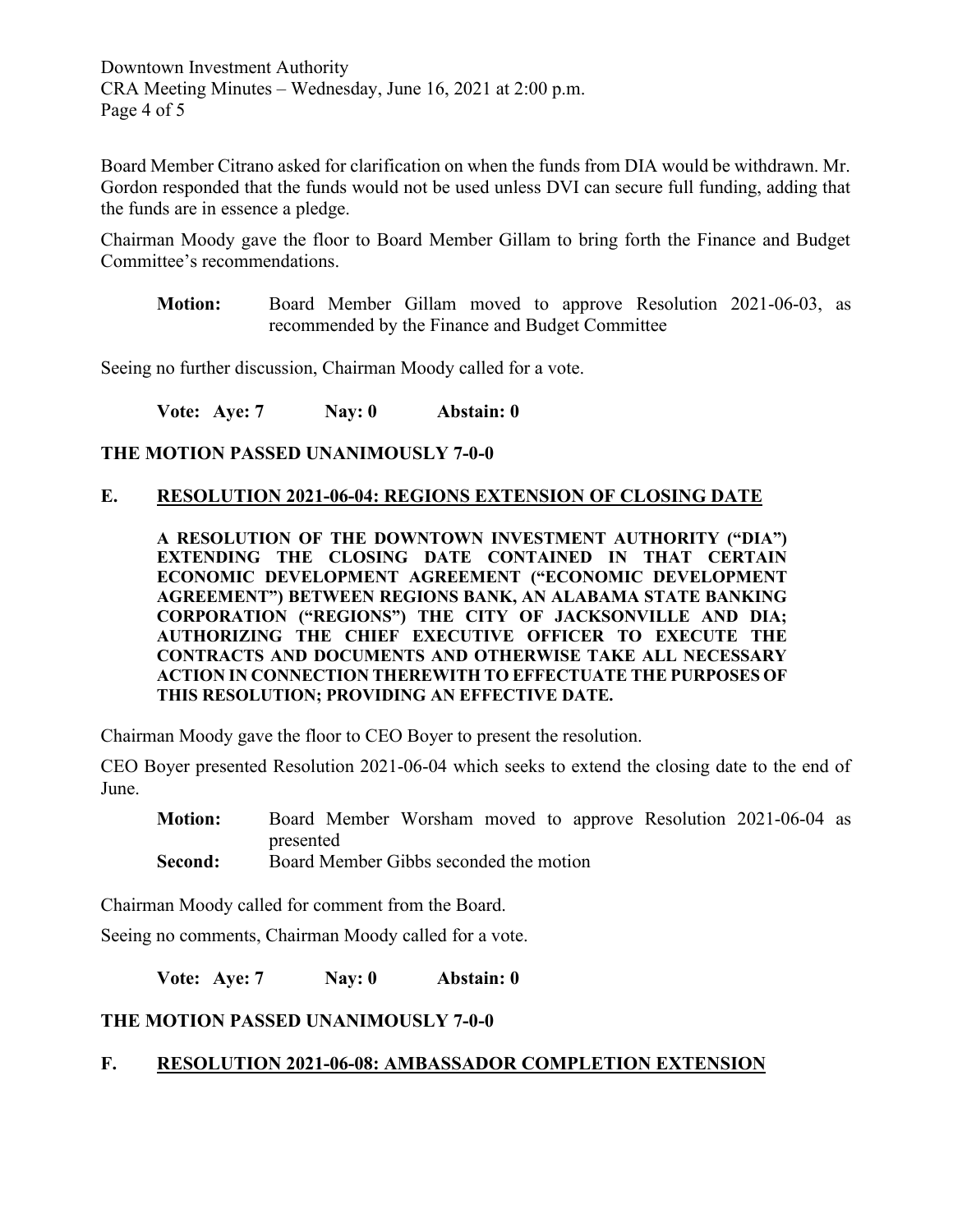Downtown Investment Authority CRA Meeting Minutes – Wednesday, June 16, 2021 at 2:00 p.m. Page 5 of 5

> **A RESOLUTION OF THE DOWNTOWN INVESTMENT AUTHORITY ("DIA") RECOMMENDING AN AMENDMENT TO THE PERFORMANCE SCHEDULE FOR THE REHABILITATION AND ADAPTIVE REUSE OF THE AMBASSADOR HOTEL (THE "PROJECT") WITH AXIS HOTELS LLC ("DEVELOPER") TO EXTEND THE COMPLETION DATE CONTAINED IN THE PERFORMANCE SCHEDULE; AUTHORIZING THE DIA'S CHIEF EXECUTIVE OFFICER (CEO) TO FILE LEGISLATION AND EXECUTE THE CONTRACTS AND DOCUMENTS AND OTHERWISE TAKE ALL NECESSARY ACTION IN CONNECTION THEREWITH TO EFFECTUATE THE PURPOSES OF THIS RESOLUTION; PROVIDING AN EFFECTIVE DATE.**

Chairman Moody gave the floor to CEO Boyer to introduce the resolution.

CEO Boyer provided an overview of Resolution 2021-06-08, stating that the DIA has advised the developer that the timeline for closing on financing by the end of June and commencing construction by the end of July are consistent with a reasonable time to cure. The resolution seeks to extend the completion date through a legislative amendment to the redevelopment agreement that would go to City Council.

**Motion:** Board Member Gillam moved to approve Resolution 2021-06-08 as presented **Second:** Board Member Citrano seconded the motion

Chairman Moody opened the floor to discussion from the board.

CEO Boyer clarified the agreement timeline for Board Member Citrano.

CEO Boyer clarified for Board Member Barakat that the commencement of construction deadline is July  $31<sup>st</sup>$ . Discussion occurred regarding permitting.

Chairman Moody called for a vote.

**Vote: Aye: 7 Nay: 0 Abstain: 0**

### **THE MOTION PASSED UNANIMOUSLY 7-0-0**

**ADJOURNMENT:** The Community Redevelopment Agency proceedings are adjourned at 2:53 p.m.

*The written minutes for this meeting are only an overview of what was discussed. For verbatim comments of this meeting, a recording is available upon request. Please contact Xzavier Chisholm at [xchisholm@coj.net](mailto:xchisholm@coj.net) to acquire a recording of the meeting.*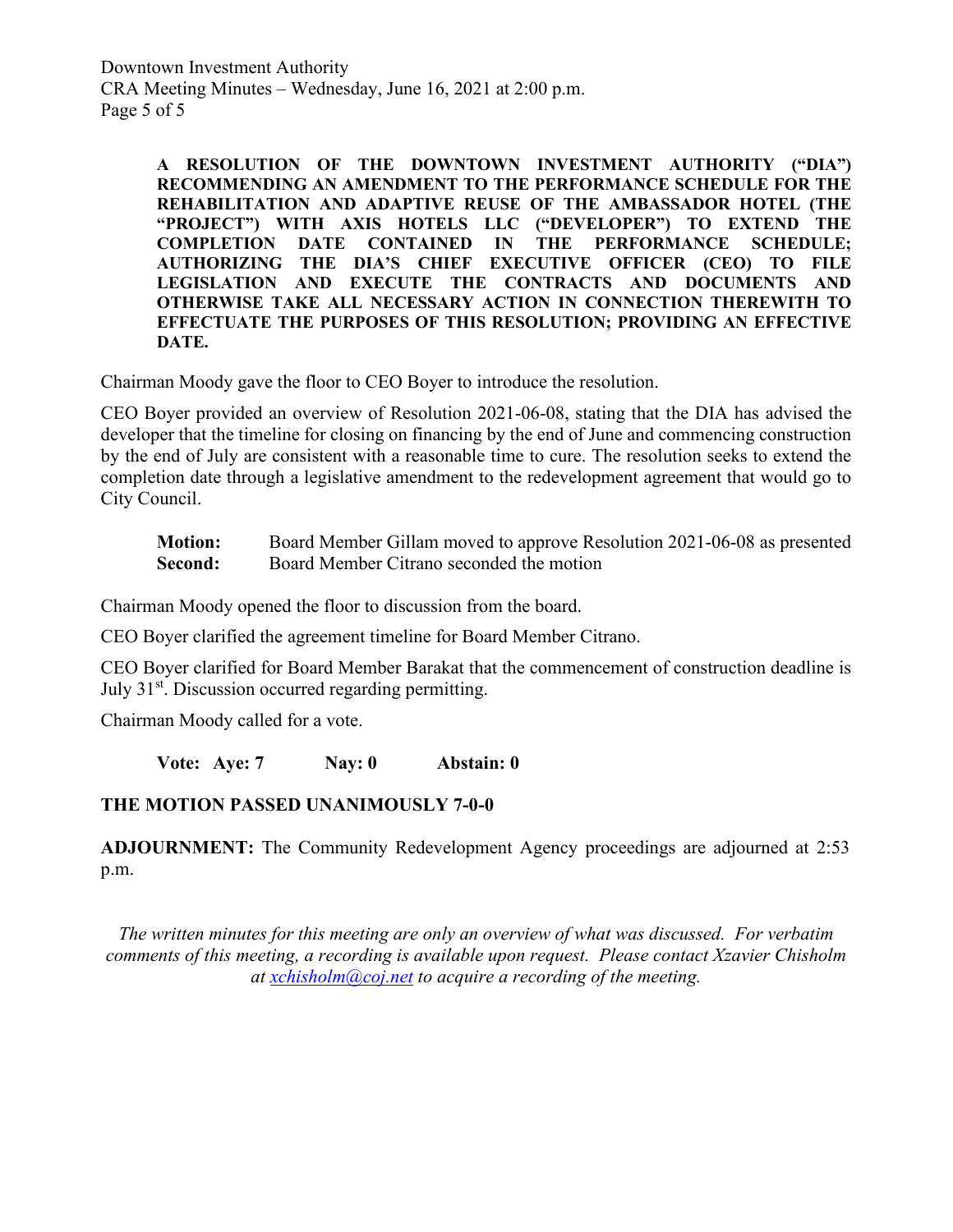

#### *Downtown Investment Authority MEETING MINUTES*

**DIA Board Members:** Ron Moody, Chair; Braxton Gillam, Esq., Vice Chair; Carol Worsham, Secretary; Oliver Barakat; Jim Citrano; Craig Gibbs, Esq.; and Bill Adams, Esq.

**DIA Board Members Excused:** David Ward, Esq.; Todd Froats.

**Mayor's Staff:** None

**Council Members:** None

**DIA Staff:** Lori Boyer, Chief Executive Officer; Lori Radcliffe-Meyers, Redevelopment Coordinator; Ina Mezini, Communication and Marketing Specialist; Jackie Mott, Financial Analyst; and Xzavier Chisholm, Administrative Assistant.

**Office of General Counsel:** John Sawyer, Esq.

**CALL TO ORDER:** Chairman Moody called to order the Downtown Investment Authority Board Meeting at 2:53 p.m.

# **IV. DOWNTOWN INVESTMENT AUTHORITY MEETING**

# **A. MAY 19, 2021 DOWNTOWN INVESTMENT AUTHORITY BOARD MEETING APPROVAL OF THE MINUTES**.

Seeing no comments, Chairman Moody called for a motion.

**Motion**: Board Member Gibbs moved to approve the minutes as presented

**Seconded**: Board Member Worsham seconded the motion

Seeing no comments, Chairman Moody called for a vote.

**Vote: Aye: 7 Nay: 0 Abstain: 0**

# **THE MOTION PASSED UNANIMOUSLY 7-0-0**

### **B. RESOLUTION 2021-06-05: ACCESS AGREEMENT LOT R**

**A RESOLUTION OF THE DOWNTOWN INVESTMENT AUTHORITY ("DIA") AUTHORIZING ITS CHIEF EXECUTIVE OFFICER ("CEO") TO EXECUTE A PROPERTY ACCESS AGREEMENT ("AGREEMENT") WITH IGUANA**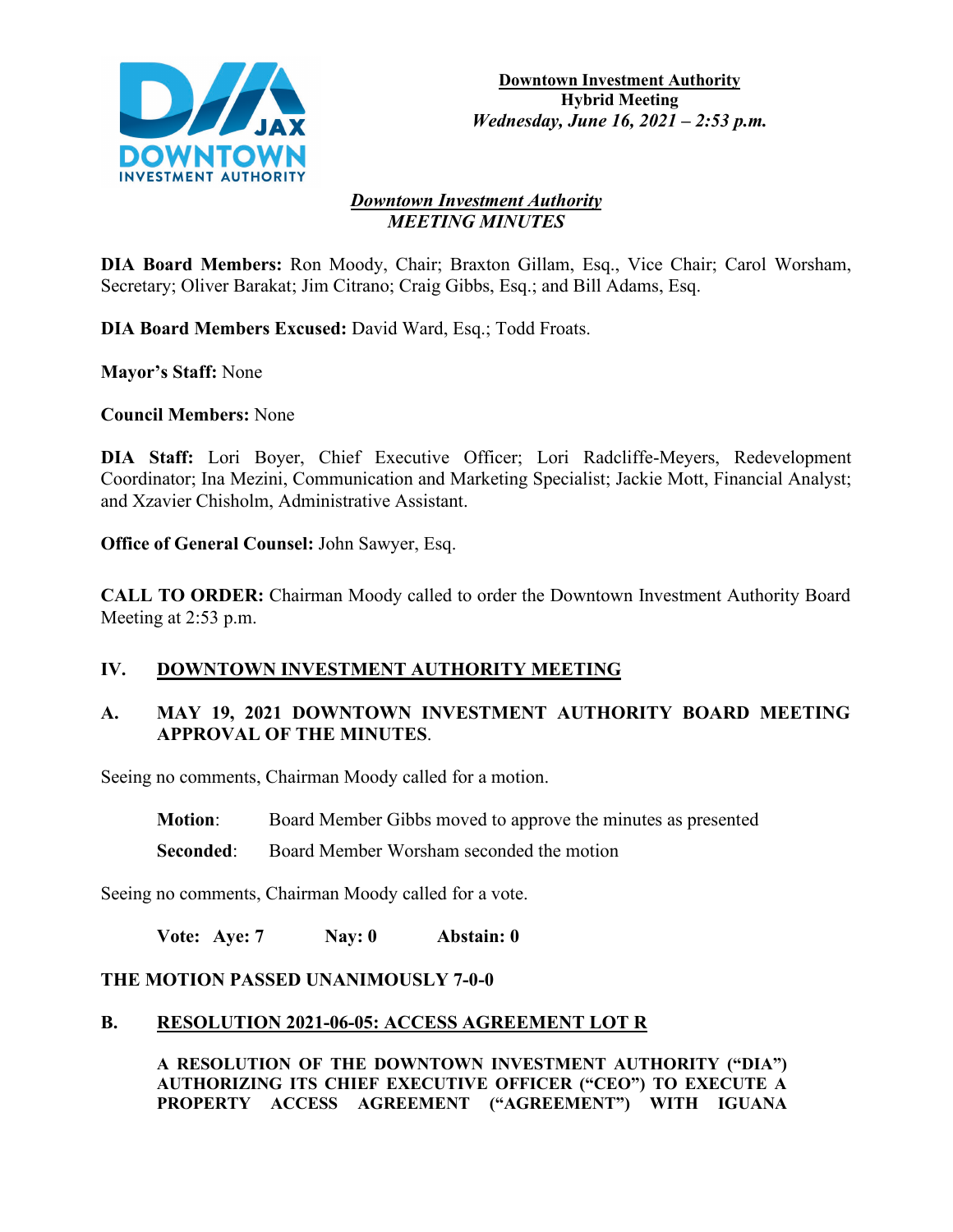Downtown Investment Authority DIA Meeting Minutes – Wednesday, June  $16 - 2:53$  p.m. Page 2 of 4

> **INVESTMENTS FLORIDA, LLC, OR ITS DESIGNEE, FOR THAT CERTAIN REAL PROPERTY GENERALLY DESCRIBED AS THE LOT R SURFACE PARKING LOT AND IDENTIFIED BY DUVAL COUNTY PROPERTY APPRAISER PARCEL NUMBER 130849 0000 ("PROPERTY'); INSTRUCTING THE DIA CEO TO OBTAIN APPROVAL FROM THE CITY'S RISK MANAGER, DIRECTOR OF PUBLIC WORKS AND THE OFFICE OF GENERAL COUNCIL PRIOR TO EXECUTION OF THE AGREEMENT; INSTRUCTING THE CEO TO TAKE ALL NECESSARY ACTION TO EFFECTUATE THE PURPOSE OF THIS RESOLUTION; PROVIDING FOR AN EFFECTIVE DATE.**

Chairman Moody gave the floor to CEO Boyer to introduce the Resolution.

CEO Boyer provided an overview of the Resolution, stating that it is an access agreement granting permission to perform environmental testing on Lot R.

**Motion**: Board Member Gibbs moved to approve Resolution 2021-06-05 as presented,

**Seconded:** Board Member Citrano seconded the motion

Board Member Adams stated that he will need to file a Form 8B and will abstain from voting.

CEO Boyer clarified for Board Member Barakat a procedural matter regarding the reasoning behind the access agreement needing DIA approval.

Seeing no further comments, Chairman Moody called for a vote.

**Vote: Aye: 6 Nay: 0 Abstain: 1**

### **THE MOTION PASSED UNANIMOUSLY 6-0-1**

### **C. RESOLUTION 2021-06-06: ACCESS AGREEMENT KIDS KAMPUS**

#### **ITEM REMOVED.**

### **D. RESOLUTION 2021-06-07: RESCINDING OF ALLOCATION OF DEVELOPMENT RIGHTERS PER RESOLUTION 2020-11-03**

**A RESOLUTION OF THE DOWNTOWN INVESTMENT AUTHORITY ("DIA"); REAFFIRMING THE CONVERSION OF ONE HUNDRED SIXTY-SIX THOUSAND FOUR HUNDRED AND FORTY-FOUR (166,444) SQUARE FEET OF GENERAL OFFICE ENTITLEMENTS TO ONE HUNDRED THOUSAND (100,000) SQUARE FEET OF COMMERCIAL EFFECTUATED BY RESOLUTION 2020-11-03; RESCINDING THE ALLOCATION OF DEVELOPMENT RIGHTS EFFECTUATED BY RESOLUTION 2020-11-03, MAKING THOSE ENTITLEMENTS ALLOCATED BY RESOLUTION 2020-11-03 AVAILABLE FOR FUTURE ALLOCATION BY THE DIA; AUTHORIZING THE DIA CHIEF EXECUTIVE OFFICER TO TAKE ALL NECESSARY ACTIONS TO EFFECTUATE THE PURPOSES OF THIS RESOLUTION; PROVIDING FOR AN EFFECTIVE DATE.**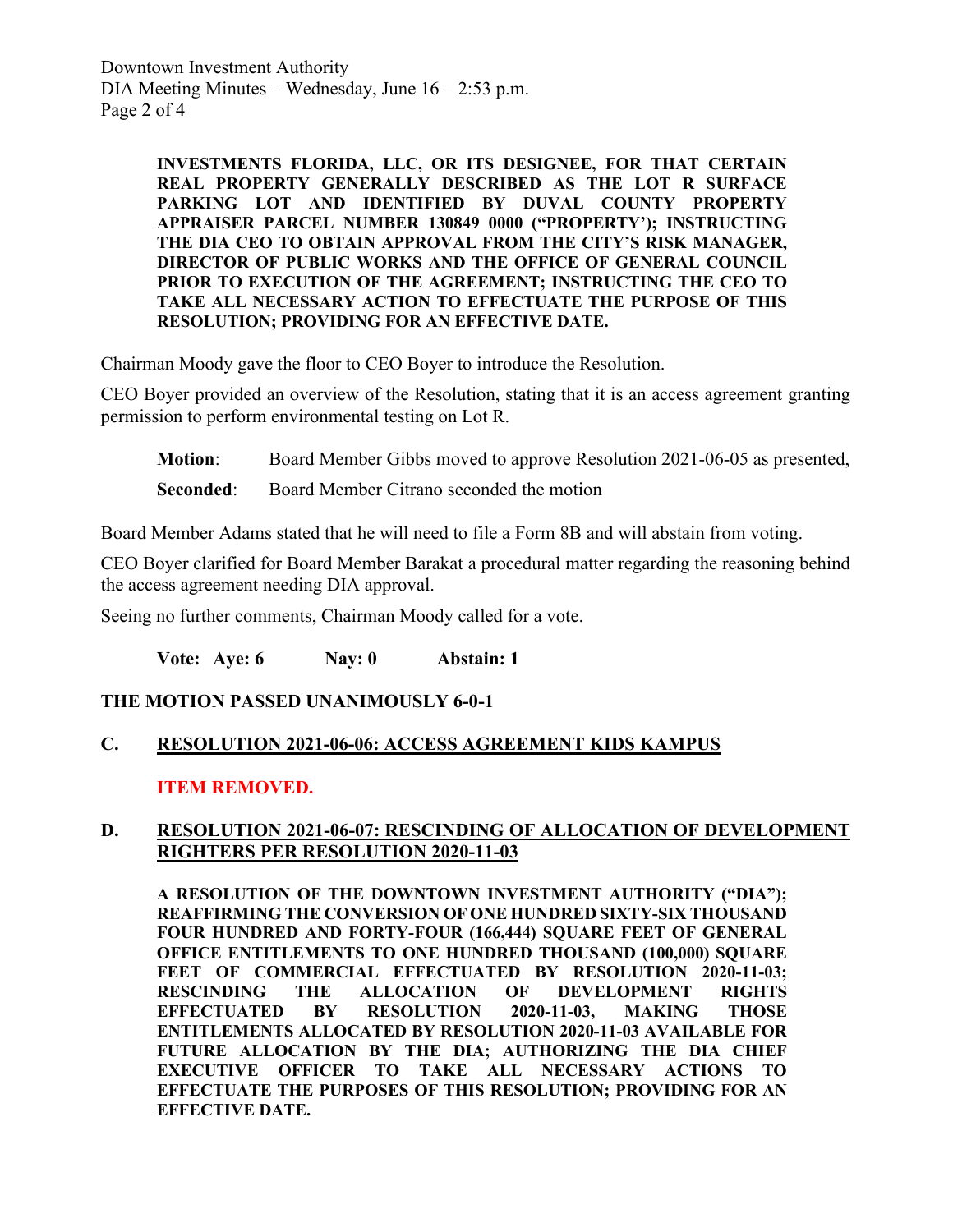Downtown Investment Authority DIA Meeting Minutes – Wednesday, June  $16 - 2:53$  p.m. Page 3 of 4

Chairman Moody gave the floor to CEO Boyer to introduce the resolution.

CEO Boyer provided a brief summary of Resolution 2021-06-07, stating that it seeks to take back the devleopment rights which were previously allocated to the proposed development on Lot J, due to the Lot J development not being approved by City Council. The resolution makes those development rights available again for future allocation.

**Motion**: Board Member Gillam moved to approve Resolution 2021-06-07 as presented **Seconded:** Board Member Worsham seconded the motion

Seeing no further comment, Chairman Moody called for a vote.

**Vote: Aye: 7 Nay: 0 Abstain: 0**

# **THE MOTION PASSED UNANIMOUSLY 7-0-0**

# **V. NEW BUSINESS**

None.

# **VI. CEO INFORMATIONAL BRIEFING**

CEO Boyer presented a video that focuses on public infrastructure projects downtown and how they might impact public and private development within the downtown districts.

CEO Boyer provided an update on the Financial Analyst position within the department.

CEO Boyer provided an update regarding new committee assignments and upcoming DIA meeting dates.

Board Member Gillam stated that a working committee will be created to oversee presenting DIA projects and efforts to the community.

# **VII. CHAIRMAN REPORT**

Chairman Moody provided closing remarks.

# **VIII. ADJOURN**

**ADJOURNMENT:** There being no further business, Chairman Moody adjourned the meeting at 3:30 p.m.